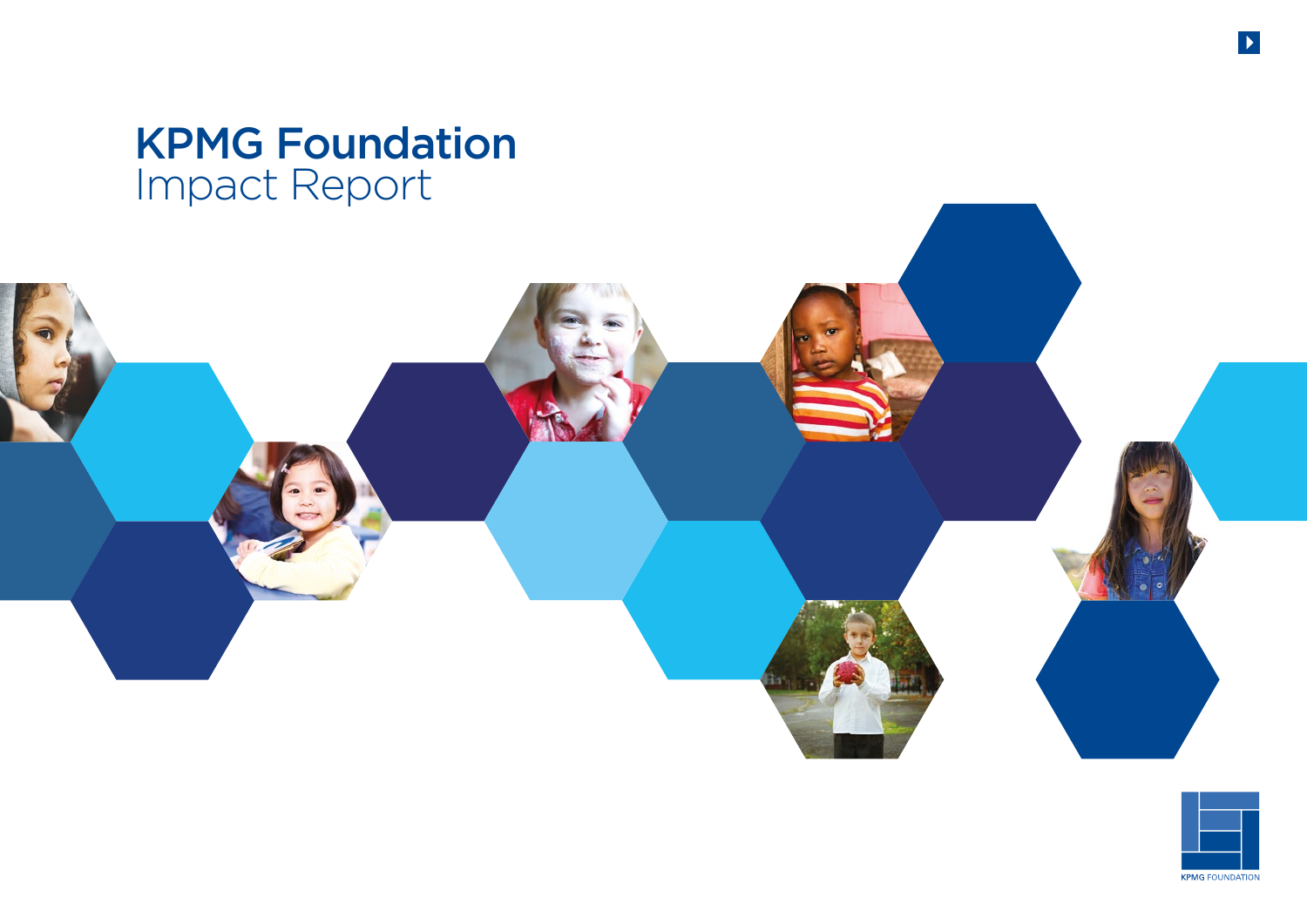

ABOUT THE KPMG FOUNDATION *Our objective and trustees*

*By Simon Collins, chairman* 

THE STORY SO FAR *The history of the KPMG Foundation and its major milestones*

*Supporting care leavers in higher* 

#### EVERY CHILD A READER

*Providing intensive support for children struggling to learn to read and write* 



#### EVERY CHILD COUNTS

*Improving mathematical skills for the poorest performing six- and seven-*

#### HEAD HEART HANDS

*Improving the experiences and outcomes for children in foster care*

#### FUTURE ASPIRATIONS

*What next for the Foundation?*

#### OUR INVOLVEMENT

*Trustees explain what the KPMG Foundation means to them* 

KPMG FOUNDATION

15 Canada Square London E14 5GL

JO CLUNIE, DIRECTOR Tel: 020 7311 4733 Email: jo.clunie@kpmgfoundation.co.uk

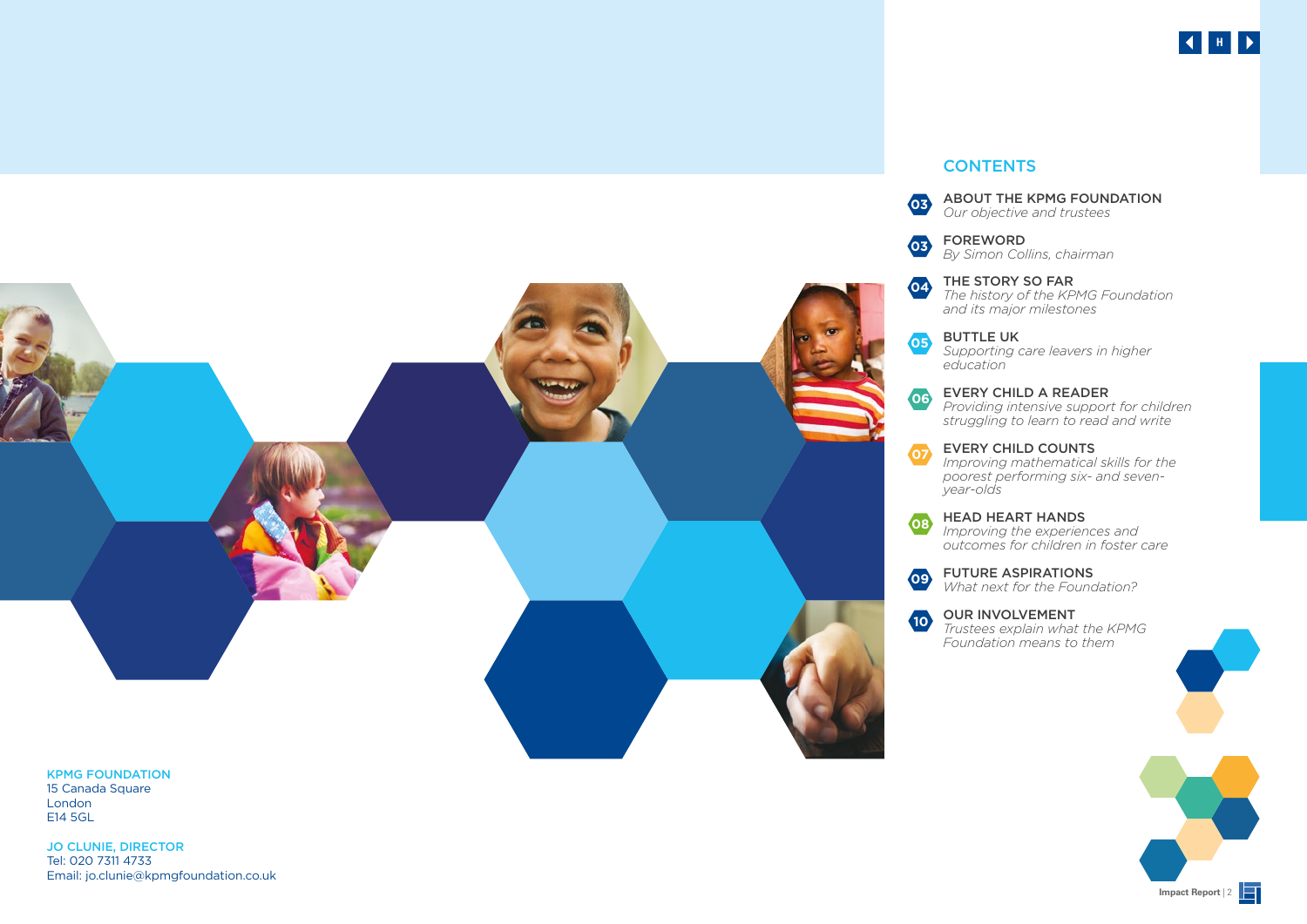# **Foreword** BY SIMON COLLINS

In today's competitive world, it has become more By intervening as early as possible and giving I am deeply proud of KPMG's support for the KPMG

important than ever that our young people get the best possible start in life. And yet, for those living in care or from deprived backgrounds, the chance to fulfil their educational potential is often challenging. young people the direct support they need, we can dramatically improve their future prospects and make long-term cost savings for society. Foundation and the significant benefits brought to some of the most disadvantaged children and families in the UK. All businesses have a role to play in proving – through actions, not just words – that business is a force for good in society. Helping young people fulfil their potential, whether through the life-transforming work of the KPMG Foundation or through KPMG's employment programmes to help drive social mobility, is key to our corporate responsibility. Since 2001, when the KPMG Foundation was established, we have made it our long-term commitment to improve the lives of many individuals in our communities. In fulfilling these aims, we have spent £10.8 million on 68 charitable projects. That is something we can all be extremely proud of. Our particular focus on early intervention and education significantly helps to unlock the potential of individuals and communities. As trustees, one of our key objectives is to improve the outcomes of children in care and children in deprived families. Within this Impact Report, you will read inspiring case studies of programmes we have been involved with that have helped turn people's lives around. From the individual case studies to the wider statistics, this is just part of the good work we've supported and, in several cases, driven. The many success stories highlighted in this report give us all and work still to do in the years ahead. If you are inspired to help,

Over the next five years the Foundation is specifically looking to support projects that unlock the potential of children and young people:<br>• On the edge of care, in care or leaving care; and

> plenty to be proud of. But there remains much to think about please email our director at jo.clunie@kpmgfoundation.co.uk.

Simon Collins Chairman of the board of trustees

### ABOUT THE KPMG FOUNDATION

The KPMG Foundation was established in 2001 with the objective of unlocking the potential of children in the UK who, for primarily social reasons, have not achieved their educational promise.

- 
- In deprived families.

The Foundation is funded by KPMG and managed by a board comprising external trustees and internal KPMG trustees. The board is especially interested in funding projects that are measurable, impactful and scalable.

#### OUR TRUSTEES

SIMON COLLINS (CHAIRMAN) *KPMG's UK chairman and senior partner*

SIR GERALD ACHER CBE LVO *Camelot Group deputy chairman, Young Epilepsy president*

SURINDER ARORA *Arora International chairman*

ROBIN CARTWRIGHT *Partner, UK Strategy Group, KPMG in the UK*

MARIANNE FALLON *KPMG's UK head of corporate affairs* 

LISA HARKER *NSPCC head of strategy* 

CLAIRE LE MASURIER *Corporate responsibility manager, KPMG in the UK*

PETER SHERRATT *Camfed chairman, Against Malaria chairman, Lehman Brothers Foundation Europe chairman*





**Impact Report 3** 

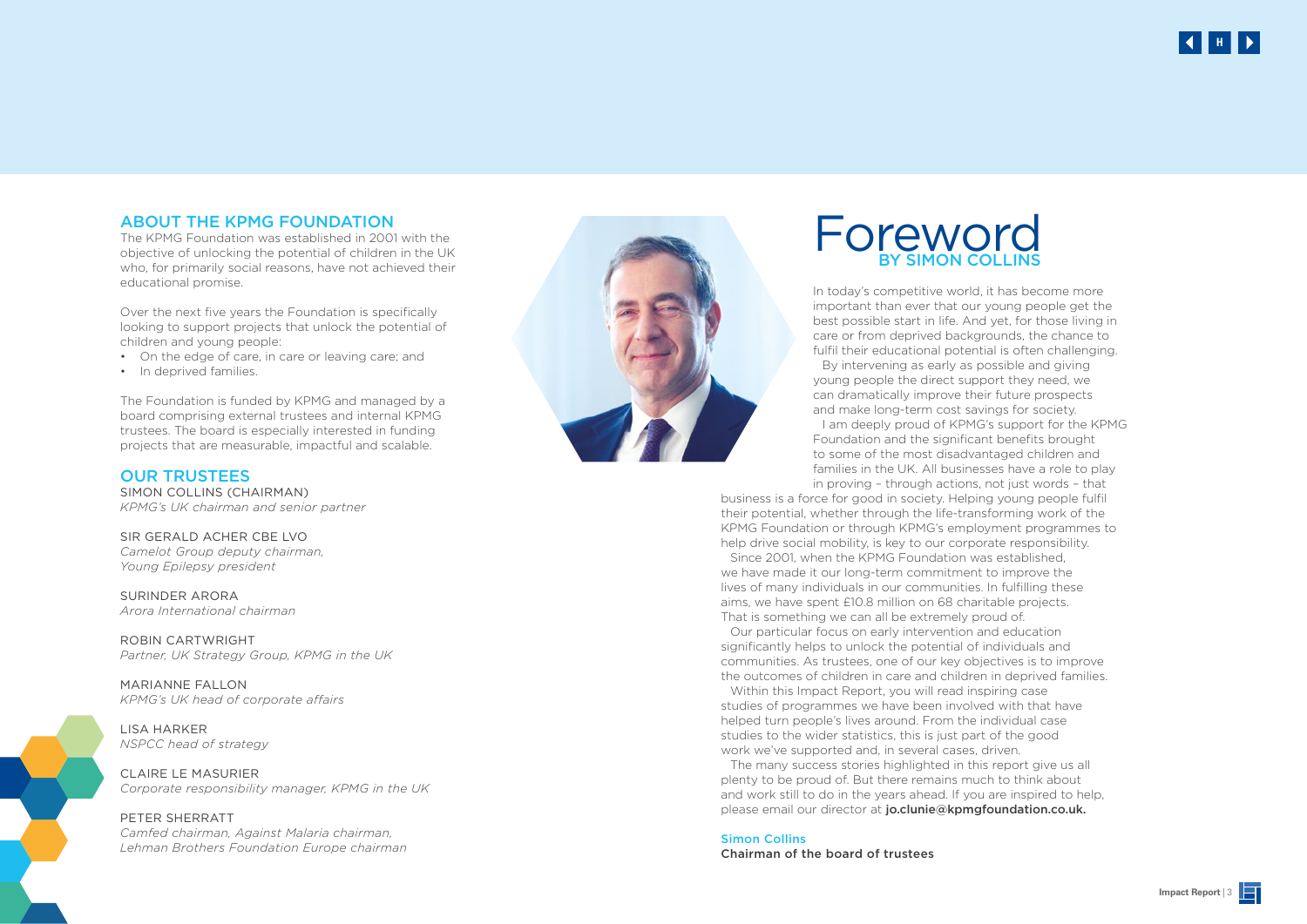

"We're not about the quick win – we want the difference we make to The KPMG Foundation has a last. Strong measurement makes us respected among organisations an objective honesty. A very high working with disadvantaged people around the UK. It's not just the KPMG Foundation motivates about what is done, but what the impact is. Our unique strength comes from being a neutral but highly informed organisation. confidence in hard analytics and standard of professionalism within all of us as trustees." **PETER SHERRATT** KPMG Foundation trustee

"The KPMG Foundation is an inspiring force for good. It changes lives by funding initiatives that support the most disadvantaged children. But it goes further than this. By bringing funders together and

investing in practice that has the potential to be taken to scale, the KPMG Foundation seeks to transform the life chances of a generation of children." **LISA HARKER** KPMG Foundation trustee



# **OUR MILESTONES**

#### 2001

The KPMG Foundation is launched, with the aim of unlocking potential in disadvantaged young people in the UK through education and social programmes.

#### 2002

The KPMG Foundation funds the launch of the Buttle UK research 'Going to University from Care', to explore care leavers' experiences at university and understand why so few are reaching and succeeding in higher education.

2005 The KPMG Foundation launches Every Child a Reader to demonstrate the effectiveness of Reading Recovery as an intervention for children who, at six years of age, would

> otherwise not learn to read.

2006

THE STORY SO FAR Since it was founded in 2001, the KPMG Foundation has helped more than 30,000 children improve their literacy and given more than £10 million to 68 UK charities. *Here we outline some of our outstanding and sustainable achievements:*

> The Quality Mark is launched by Buttle UK to address the needs of care leavers in aspiring to and progressing well through higher education.

### 2008

The KPMG Foundation establishes the Every Child a Chance Trust to deliver Every Child Counts, which aims to improve the mathematical skills of the poorest performing six- and seven-year-olds.

#### 2008 The UK

government commits to fund the national roll-out of Every Child a Reader to 35,000 children a year.

2011 Some 30,000

children have been helped by Every Child Counts and the new government places responsibility for funding with individual schools through the Dedicated Schools Grant.

#### 2011

Fifty-six per cent of UK Higher Education Institutions (HEIs) UK Quality Mark, demonstrating policies that support care

hold the Buttle and procedures leavers in HEIs.

#### 2012

In partnership, the KPMG Foundation and the Fostering Network launch the Head Heart Hands programme – aimed at improving the outcomes for children in foster care.

#### 2013

The KPMG Foundation celebrates its 12th anniversary and sets out a five-year plan to improve the outcomes of disadvantaged children in our society.

#### WHAT MOTIVATES OUR TRUSTEES



# 2006

The KPMG Foundation commissions analysis of the long-term cost of illiteracy in the UK in support of the Every Child a Reader programme.

# **2001 2005 2008 2011 2013**

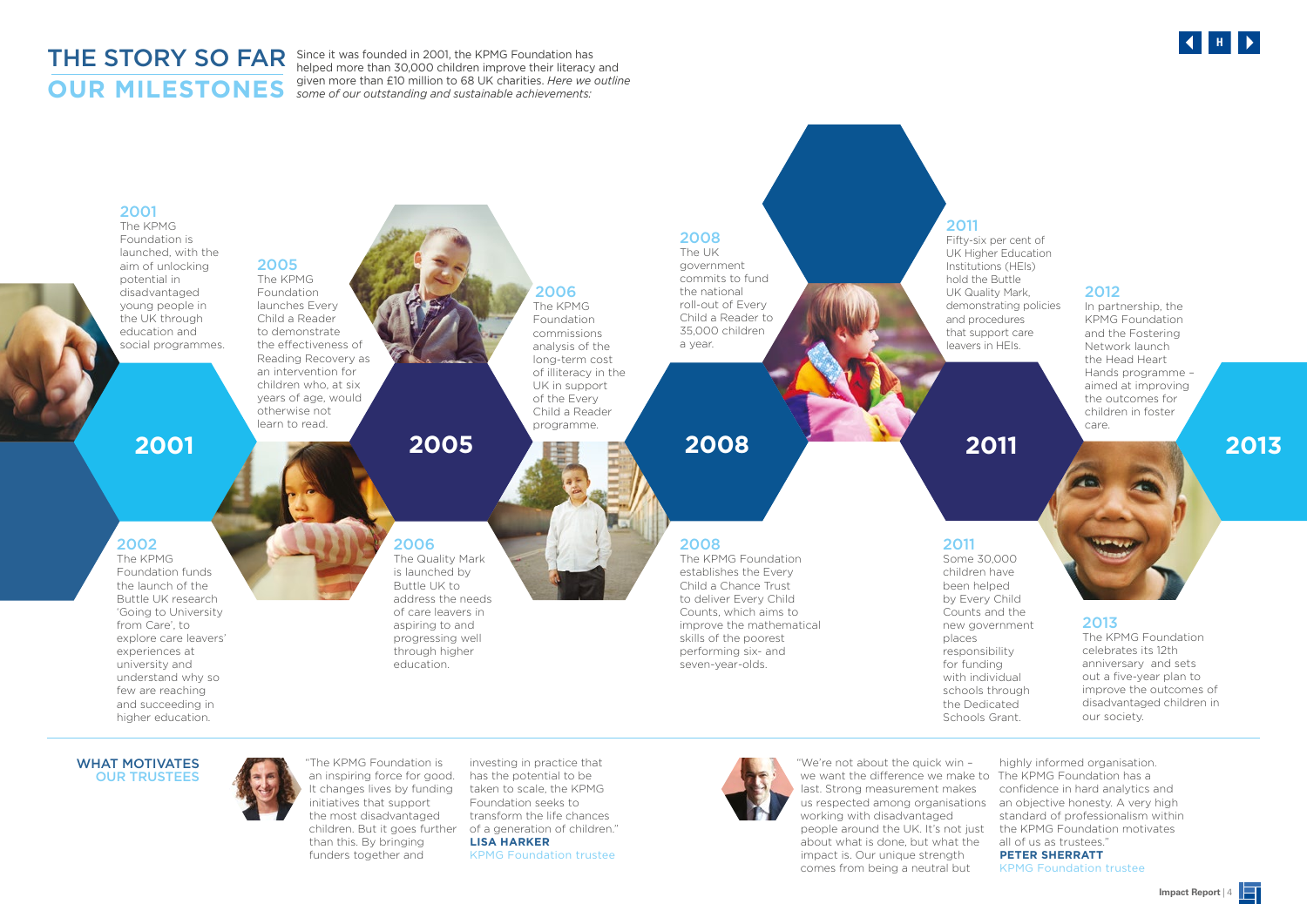

### **OUTCOMES**



The KPMG Foundation is proud to have supported Buttle UK in developing its Quality Mark for universities that provide support for people leaving care – helping them reach and succeed in higher education.

In 2003, only six per cent of children leaving care made it into higher education, and a research study in 2005 found only one UK university with a comprehensive policy on care leavers.

This led Buttle UK to create the Quality Mark, which supports, recognises and celebrates the work of institutions in raising aspirations of young people and helping them succeed.

Of the students who received support under the Quality Mark, 62 per cent said it made their time at university much easier than it would have been without support, while 30 per cent said they would not have been able to continue at university without the support given to them under the Quality Mark.

Currently 56 per cent of higher education institutions in the UK have the Quality Mark, including 17 of the 24 Russell Group universities.

Buttle UK provides advice and support to universities to help them understand the challenges faced by young people from the care system and how to best support these young people.

The support offered by further and higher education providers for young people leaving care covers finances, accommodation and social needs. There is always a key contact, who will deal confidentially with individual needs.

In 2012, 49 further education colleges progressed through the process of applying for the Buttle Quality Mark and the intention is to spread that learning further, with more further education institutions encouraged to take part. Buttle UK has produced evidence that further education colleges can provide a key route to higher education for care leavers.

The KPMG Foundation has recently funded an evaluation of the Quality Mark, with recommendations that will help improve the continued roll-out of the programme and also inform thinking as the Quality Mark is rolled out to further education institutions.

## Supporting care leavers in higher education

# Buttle UK

"The Student Advice team has a dedicated member of staff who has been invaluable in providing advice on issues such as accommodation and managing my finances throughout my course."

#### "I would not have been able to pass my course without the extra support from college."

"It is particularly important that we understand retention and what affects it in the first year of their studies. We are confident that if care leaver students stay with us in the first year, they will complete their studies."

The number of students attending higher education from a care background remains extremely low across the UK: in Wales



only seven per cent, in England only six per cent and in Scotland only two per cent. The 2002 Buttle UK research identified the barriers experienced by care leavers going to university and developed the Quality Mark, which was launched in 2006.

## What the students say

"The support at my university has been great. There are named people we know we can go to and organised events for care leavers to get involved in."

"There is someone to talk to when I have a problem, since everyone else can go home to their parents. We can't and have to deal with everything ourselves."

"I am really grateful for all the support I have received from the university and would not have been able to do all I have done without it."

#### WHY WE'RE INVOLVED

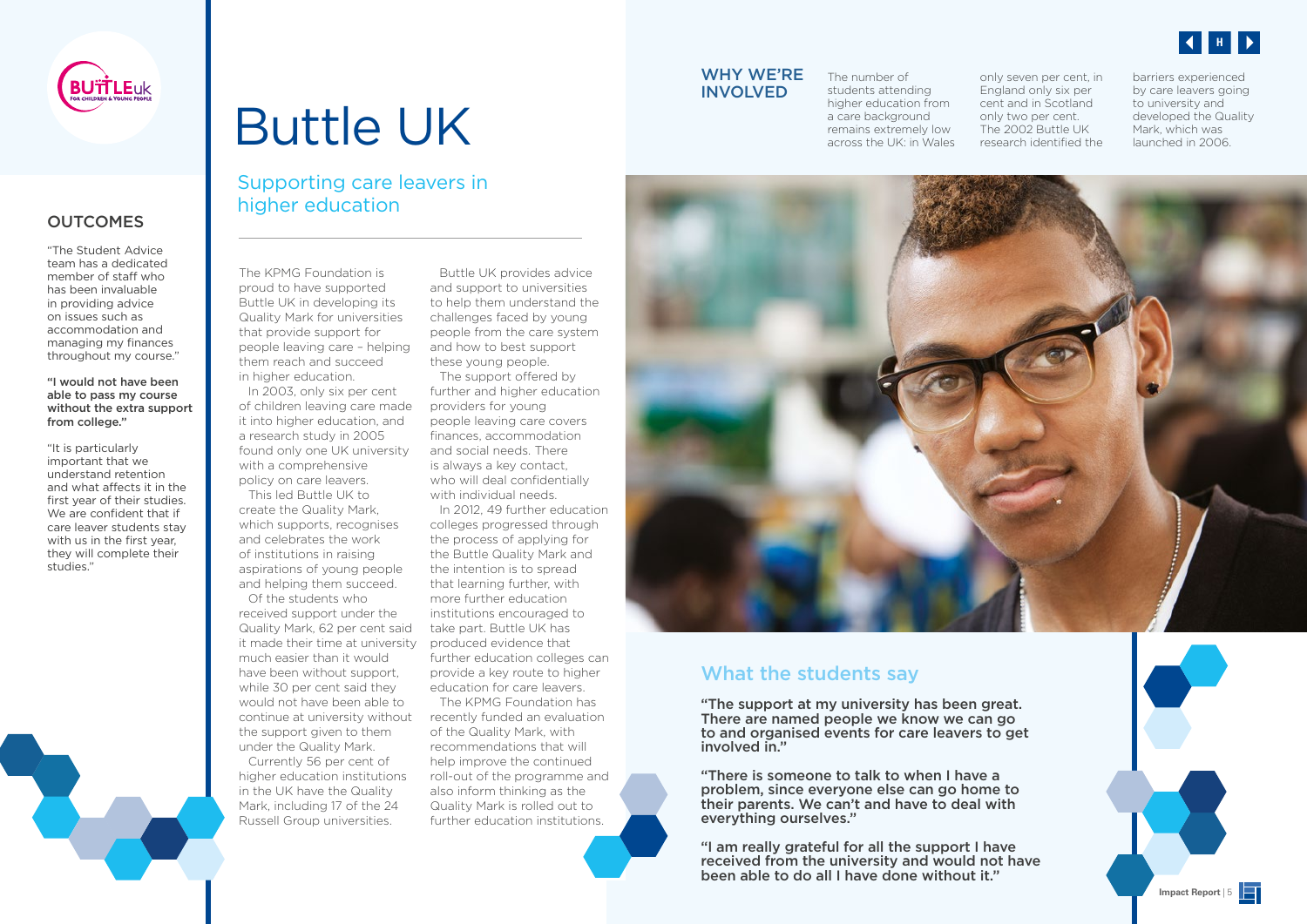## THE RESULTS

### A **21-month**

average gain in reading age after 40 hours of individual teaching

## **78 per cent**

of children return to age-related expectations

#### Tests at **three and six months** after the programme show children continuing to make gains



Originally developed through collaboration between the KPMG Foundation and the Institute of Education in 2005, Every Child a Reader (ECaR) is one of our most successful programmes to support the educational attainment of disadvantaged children. Every Child a Reader

focuses on improving the literacy skills of the poorest performing sixand seven-year-olds.

It provides skilled, specialist one-to-one teaching for the lowest achieving children, who receive a daily, 30-minute lesson from a specialist 'Reading Recovery' teacher for a period of up to 20 weeks.

The Reading Recovery teacher also contributes to raising the standards of the whole school by sharing with teaching staff and teaching assistants their specialist expertise in literacy development, common barriers to literacy learning and effective pedagogy.

The three-year pilot demonstrated teaching to 23,126 children and showed remarkable results for the children.

The KPMG Foundation also commissioned research to evaluate the long-term costs of illiteracy. The research showed that literacy difficulties are linked to costly special educational needs provision, truancy, exclusion from school, reduced employment opportunities, increased health risks and an increased risk of involvement with the criminal justice system.

Costs were allocated to each of these risks and used to estimate an overall return on investment of between £11 and £17 for every pound spent on the Every Child a Reader programme.

The Every Child a Reader programme was funded by the Department for Children, Schools and Families, Esmée Fairbairn Foundation, JJ Charitable Trust, KPMG Foundation, Man Charitable Trust, Mercers Company and Shine.

In 2008, the government funded the national roll-out of Every Child a Reader – reaching 35,000 children each year. The Institute of Education continues to offer Every Child a Reader to schools across the UK.

Expert one-to-one teaching for six-year-old children who are struggling to read and write

# Every Child a Reader

"The Every Child a Reader programme has changed the lives of thousands of children. The KPMG Foundation deserves huge credit for making it happen. It carefully researched what would work for struggling readers, brought other funding partners on board and was prepared to take calculated risks to get things going. It worked and has provided a widely admired model of large-scale change for others in the charitable sector to follow." Jean Gross CBE, independent consultant and expert

In 2005, approximately 35,000 children in England – six per cent of all 11-year-olds – were leaving primary school



with the reading age of a seven-year-old. The children involved were predominantly socially disadvantaged.

### WHY WE **WERE** INVOLVED



#### WHAT THE CHILDREN SAY

"I love my Reading Recovery lessons because I read some great books that I enjoy. Now I'm a good reader and help the other children in my class."

"When I started I found reading difficult. Now I can read lots of books. I feel good inside me and I feel proud of myself."

"ECaR has had a significant impact on the children involved. They have made amazing progress with their reading. It has significantly increased their life options." ECaR teacher



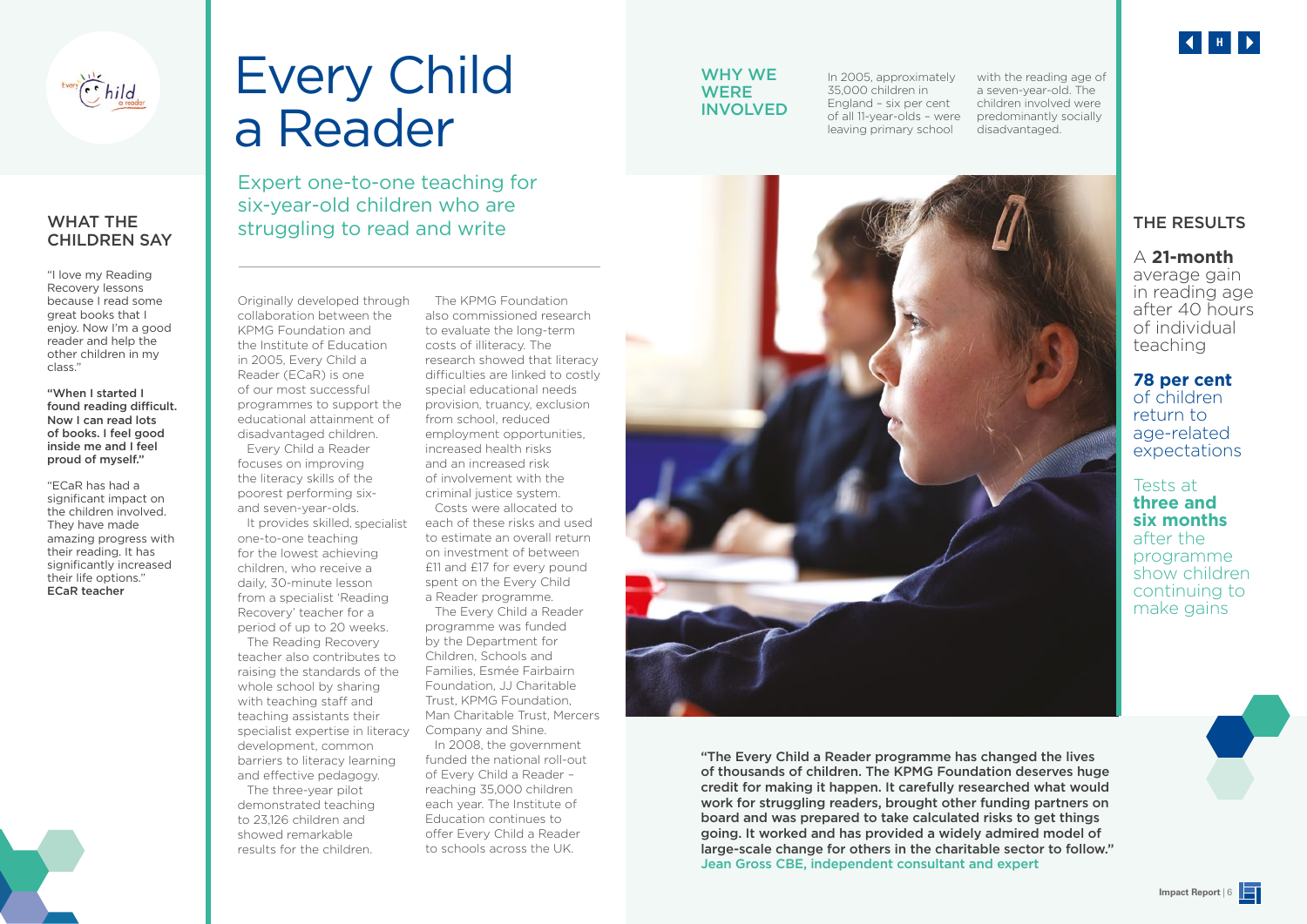### THE RESULTS

### **15.7 months**

average gain in Number Age after 3.7 months of support

## **92 per cent**

of children were more positive about learning mathematics than when they started



Following the success of Every Child a Reader, the government asked the KPMG Foundation to develop a similar programme aimed at improving the poor mathematical performance of the lowest achieving children in primary schools.

In 2008, between 30,000 and 35,000 children of 11 year-olds (six per cent of their age group) were leaving primary school each year with numeracy skills at or below the level expected of a seven-year-old.

Every Child Counts (ECC) was launched in 2008 under a new trust, Every Child a Chance. It provided skilled, specialist one-to-one or small group teaching to the lowest achieving children, who received a daily lesson from a specialist 'Numbers Count' teacher for 12 weeks.

# Every Child **Counts**

The Numbers Count teacher also contributed to raising whole school standards by sharing

with teaching staff and teaching assistants their specialist expertise in mathematical development, common barriers to learning mathematics and effective pedagogy. By 2012, Every Child Counts had supported 47,000 children to improve their mathematics attainment. As with Every Child a Reader, the Every Child Counts programme was independently evaluated by the University of Oxford. Regular reviews found that pupils taking part in Numbers Count achieved statistically higher results in tests than the control. Ofsted praised the programme: "Support for individual pupils, through the school's Numbers Count programme, has led to significant progress in mathematics." now being delivered by

Every Child Counts is

Edge Hill University.

## **OUTCOMES**

Improving the mathematical skills of the poorest performing six- and seven-year-olds

"Numbers Count lessons are good because now I know numbers never stop."

"I thought maths was about doing sums but now I realise how much maths we do every day. Now I tell my teacher every time I make a 'new connection' and she thinks it's really funny. Sometimes she looks at me and says: 'have you made another connection?' – then I have to tell the whole class about it."

"I enjoy learning more about numbers. We have lots of fun and play games. I have learned how to double and halve numbers."





#### WHY WE **WERE** INVOLVED

In 2007, more than five per cent of all primary school leavers This number had – around 33,000 children – had not

progressed beyond Level 3 in mathematics. changed little in the preceding decade.



"ECC has had an amazing impact on the whole school because it has changed the way we teach maths." Headteacher

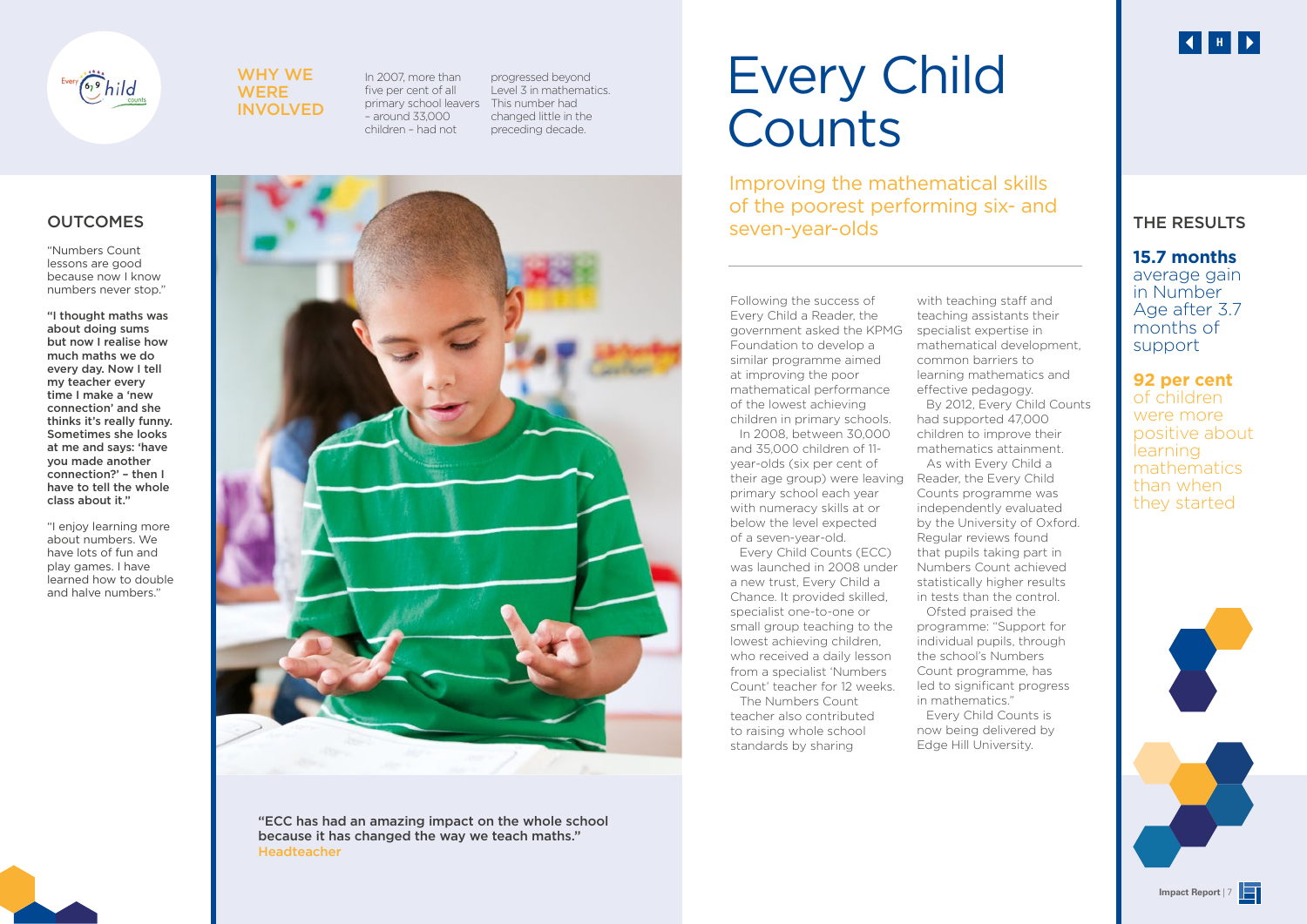This photo featured in a photographic exhibition by children in care curated by Luton Churches Educational Trust.

Our current care system is failing young people. Across other parts of Europe, children leaving care are far more likely to succeed than those leaving the UK care system.

In 2012, 90,000 children were in the care system. Of these, 74 per cent were in foster care.

The KPMG Foundation is co-funding Head Heart Hands, a three-year demonstration programme being delivered by the Fostering Network. Its objective is to demonstrate the impact that introducing social pedagogy can make to foster carers and the lives of the children they foster.

Social pedagogy is a wellestablished, proven approach to childcare based on solid academic roots. It provides a framework for engaging with a child at a much more fundamental level. Rather than emphasising processes and procedures, social pedagogy focuses on relationships and experiences, empowering and providing a framework for foster carers to help children find more stability, better outcomes and improved long-term wellbeing.

Social pedagogy already shapes how children in care are

looked after in many European countries. In England, six per cent of children from care proceed to higher education, while in Denmark 60 per cent of children from care proceed to higher education.

Through the Head Heart Hands programme, specialist European social pedagogues have been recruited to six sites in England and Scotland: City of Edinburgh, Orkney Islands and Aberlour Fostering (joint site), Staffordshire, Surrey, Hackney, and Capstone Foster Care in southwest England.

#### WHY WE'RE Outcomes for children in INVOLVED

Twelve social pedagogues are working at these sites to help embed social pedagogy into practice and procedures. Currently, 240 foster carers are receiving social pedagogy training.

The Fostering Network is working with delivery partners Jacaranda Development, ThemPra Social Pedagogy and Pat Petrie from the Institute of Education. The programme is being evaluated by the Centre for Child and Family Research at Loughborough University.

Head Heart Hands is funded by a coalition of charitable trusts led by the KPMG Foundation.

This programme blends academic theory (head), the importance of emotions (heart) and practical activities (hands) to improve the outcomes of children in foster care across the UK

# Head Heart Hands

"Social pedagogy is really starting to change my thinking about my whole life, education, myself, other people and ultimately what it is to really put our foster daughter front and centre and help her to be all she can be."

Foster carer on the Head Heart Hands Programme





care are poor. Only 13 per cent of children in care achieve five good GCSEs compared to 58 per cent among their peers and just while 40 per cent of



"What I show isn't always what is truly going on inside. Often you see a smile but what you don't see is that I am crying behind that grin."

six per cent of children in care proceed to higher education. A child in care is 10 times more likely to be excluded from school,

young people under the age of 21 in custody have been in care. In the UK we currently spend £2 billion on children in care and yet outcomes remain poor.



### THE OBJECTIVES ARE:

• To develop key qualities and characteristics in foster carers that align with the social pedagogy principles of Head Heart Hands:

*Head* – understanding child development theories relating to attachment and behaviour *Heart* – showing warmth, respect and high regard for the children in their care *Hands* – practical sharing of activities both inside and outside the home.

- To develop professional, confident foster carers who can demonstrate that the social pedagogic approach has increased their capacity to significantly improve the daily lives of the children in their care.
- To implement systemic and cultural change in support of social pedagogic practice, recognising the central role foster carers have in shaping the lives of children in their care.
- To provide a platform for the transformation of the role that foster carers play as part of the child's network.

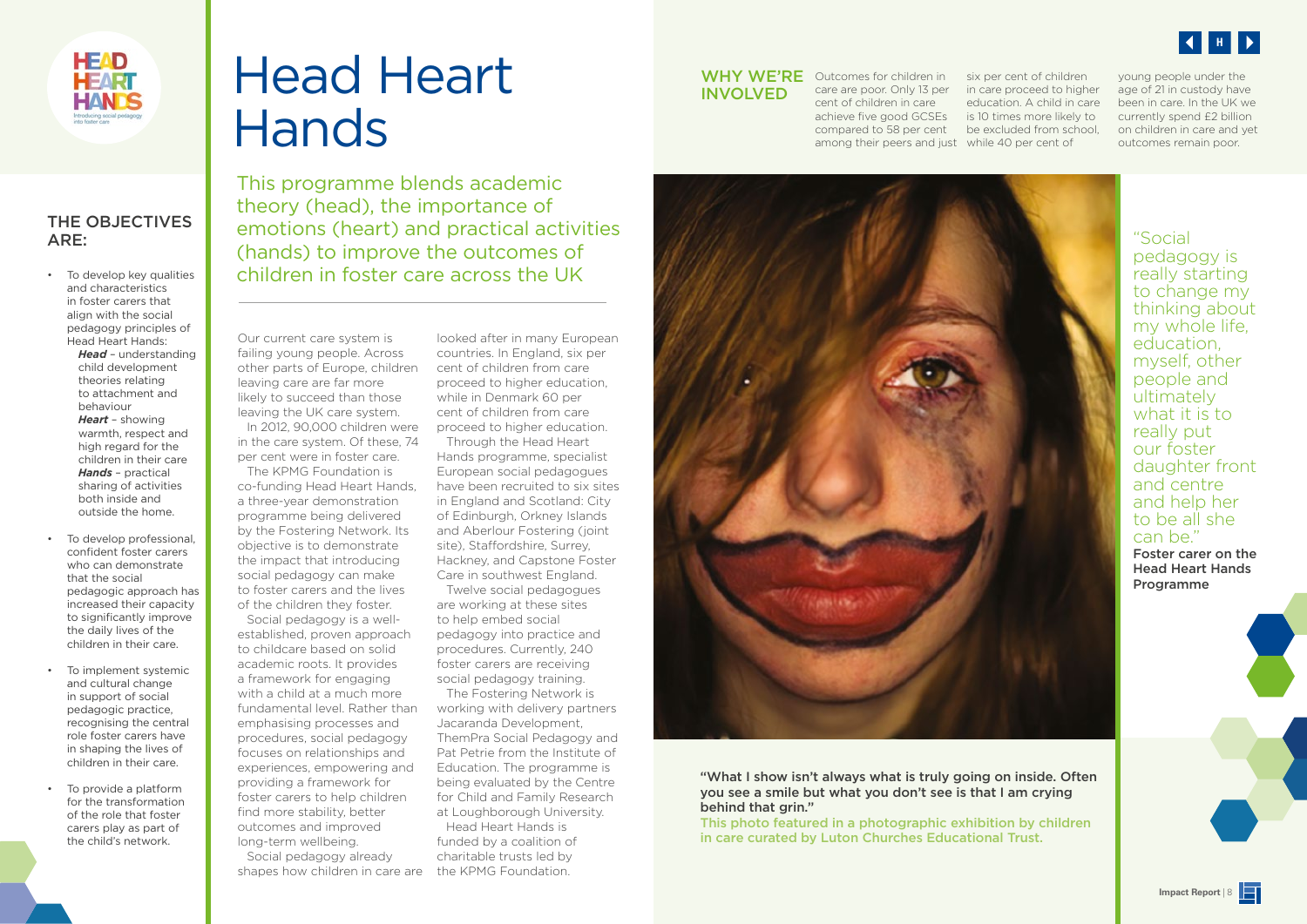The aspirations and expectations of the KPMG Foundation, established by our founding trustees in 2001, were ambitious and courageous. For a corporate foundation to focus on the most disadvantaged children in our society and show such commitment to improving their outcomes is inspirational.

We are looking forward, again with high expectations, to the next five-year period. We are committed to doing our best to improve the outcomes of children in care and children in deprived families.

The range of programmes we have supported has enabled us to significantly contribute to improving the lives and life chances of many disadvantaged children. Some of the programmes have progressed to be hugely influential within the UK, as demonstrated in this report, and some have remained less visible but no less influential for the individuals they serve.

We have high expectations of the Head Heart Hands programme to make a meaningful contribution to understanding how we can improve the outcomes for children in care. While education is a key to unlocking potential, it is important to recognise that emotional and social literacy underpins the ability to take advantage of education opportunities.

There is still much work to do but we look forward to that work and to achieving real sustainable impact for the children we support.

Jo Clunie Director, KPMG Foundation

# Future aspirations